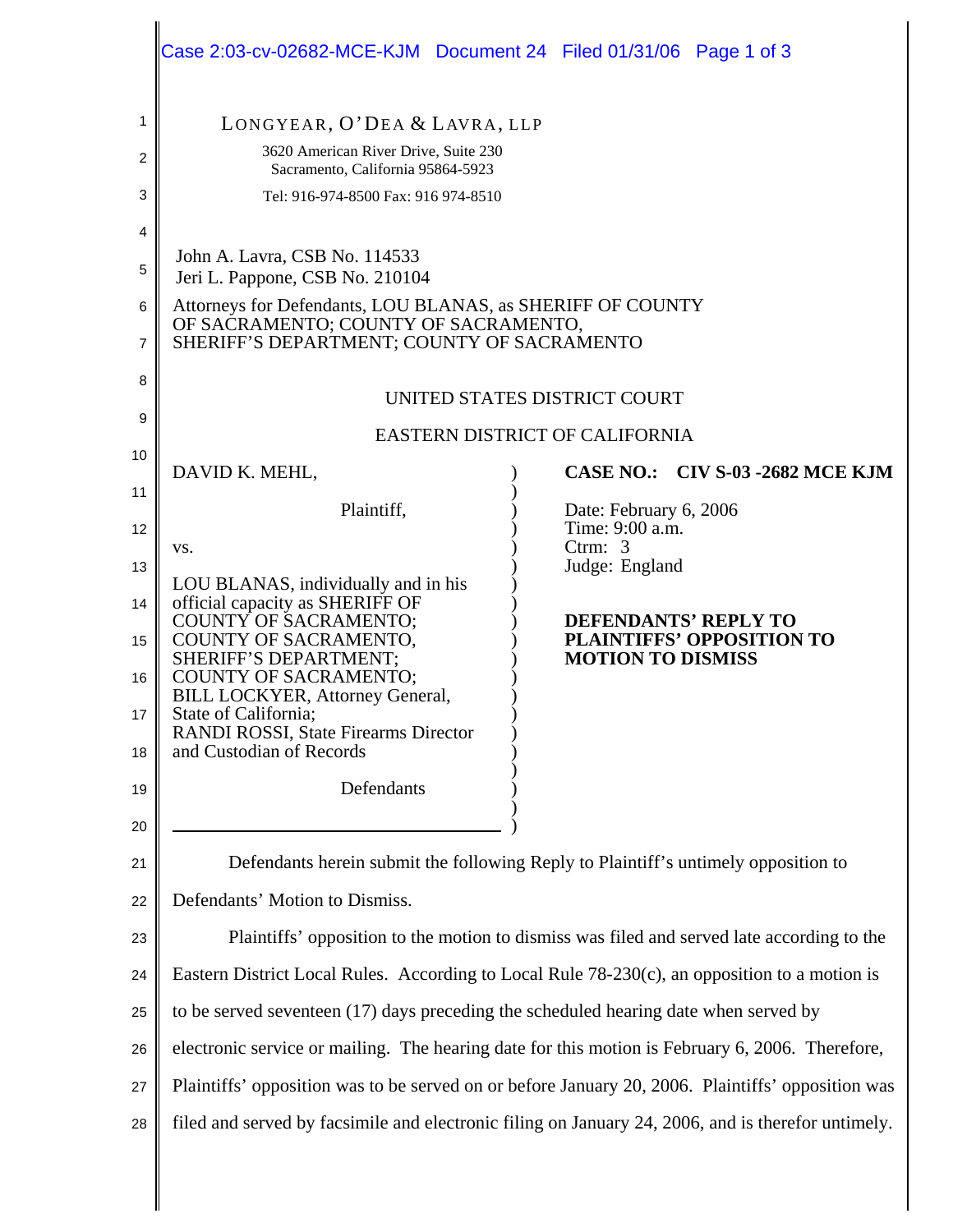## Case 2:03-cv-02682-MCE-KJM Document 24 Filed 01/31/06 Page 2 of 3

1 2 3 4 Local Rule 78-230(c) also states that, "No party will be entitled to be heard in opposition to a motion at oral argument if opposition to the motion has not been timely filed." Therefore, Defendants request that not only should Plaintiffs' counsel be denied oral argument, but that this court rule as if Plaintiffs had not responded to the motion to dismiss.

5 6 7 8 9 10 11 12 13 Additionally, Plaintiff has no justification for the inactivity for over a year in this case. Defendants received no requests for production of documents, nor follow-up from Plaintiffs which would ordinarily be expected if discovery responses were pending. There was no telephone call later on October 4, 2004, after the initial e-mail from Plaintiffs' counsel, but a responsive e-mail, which was included in the Exhibit A to the Declaration of Defense counsel. Nor, as stated in the motion, was there any contact by Plaintiffs' counsel for over a year. Again, defense counsel did try to contact Plaintiffs' counsel during the dormant period, and got no response from Plaintiffs' counsel. And, only now, since the current motion to dismiss has been filed, has Plaintiffs' counsel responded, albeit late.

14 15 16 17 18 19 20 Finally, Plaintiffs' counsel's assertion that the pendency of other cases elsewhere in the United States regarding Second Amendment issues justifies the lack of activity or response in this case, is no excuse for failure to diligently proceed with a pending action. If Plaintiffs felt that a stay of the current litigation was appropriate in light of other cases being decided, such a motion should have been filed. But, instead, contacts made by Defense counsel in May and June of 2005, were ignored. Defense counsel should not be charged with moving this case along.

27

28

On December 22, 2005, following the filing of this motion, the court issued an order that a joint status conference report be filed. Defense counsel, again waited to hear from Plaintiffs' counsel. After no contact by Plaintiffs' counsel regarding the preparation of the joint status report, on January 25, 2006, Defense counsel again initiated contact with Plaintiffs' counsel by way of faxed correspondence. Plaintiffs' counsel has finally made his first contact since

LONGYEAR, O'DEA & LAVRA, LLP American River Suite 230 , cano Loo<br>ramento, CA 95864 (916) 974-8500

Reply to Plaintiffs' Opposition to Motion to Dismiss

Page 2